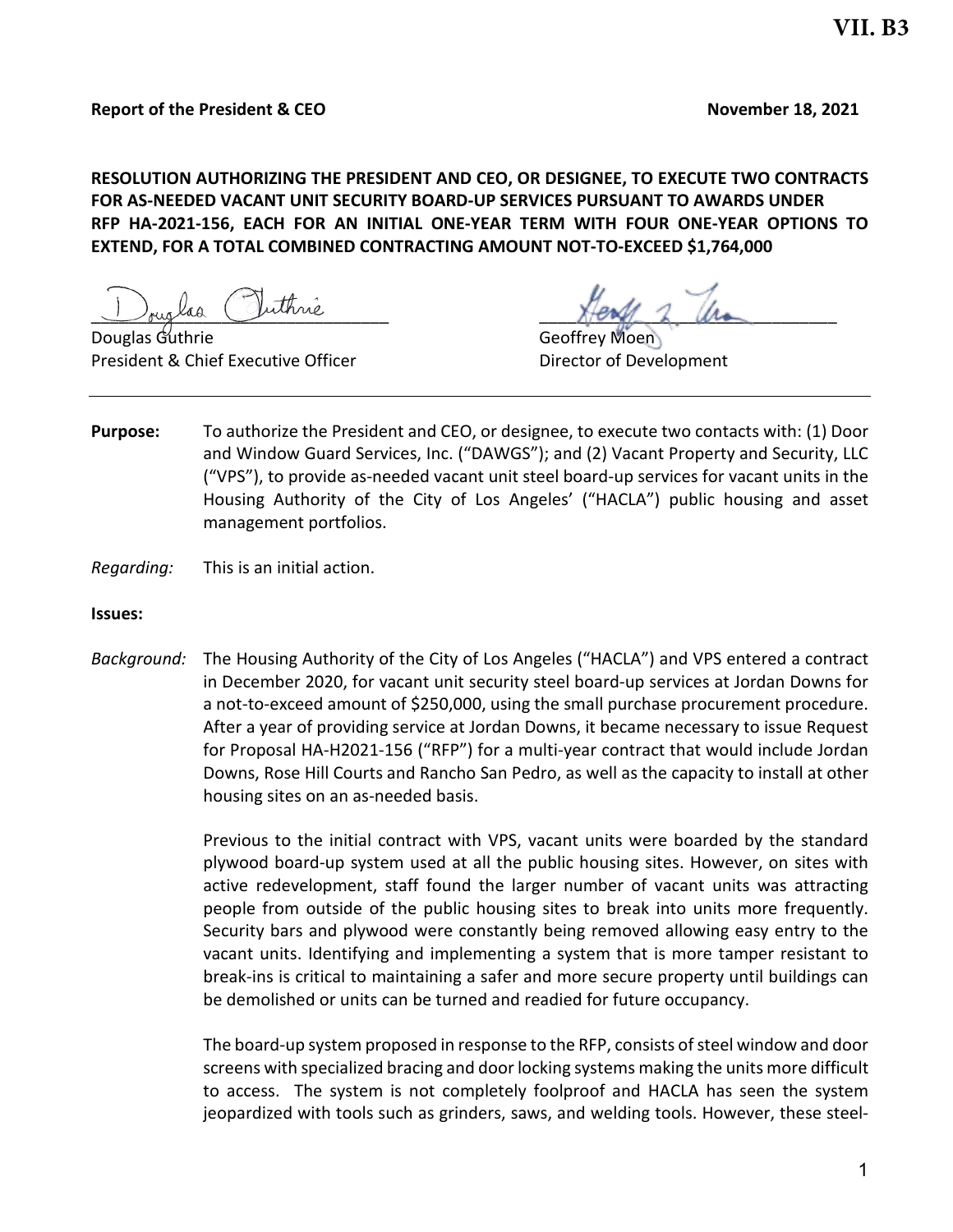based, bracing systems are still the most secure options available, and it will reduce the incidence of break-insto a much lesser extent than would be possible with only plywood.

**Procurement:** On September 27, 2021, HACLA issued the subject RFP seeking qualified firm(s) for the installation, maintenance and removal of specialized tamper-resistant metal security doors and screens to be provided on an "as-needed" basis to secure various-sized windows and doors of vacant (i.e., unoccupied) units at HACLA's public housing redevelopment sites as well as other housing sites. The RFP required proposers to demonstrate at least three (3) years' experience performing substantially similar services. The RFP was posted on the City of Los Angeles' Business Assistance Virtual Network ("BAVN") website.

> A total of two (2) proposals were received by the October 18, 2021 submission deadline. Each was scored by a three-member panel ("Panel"). Based on the Panel's initial review followed by Best and Final Offer ("BAFOs") rescoring, a consensus was reached that both proposals were best values and that each should be recommend for a contract award as follows.

| Company                                | <b>Contract Amount</b> |
|----------------------------------------|------------------------|
| 1 Door and Window Guard Services, Inc. | \$705,600              |
| Vacant Property Security, LLC          | \$1,058,400            |
| <b>Total Contract Value</b>            |                        |

Additional information regarding the proposals and their evaluations is included in the attached Summary of Procurement and Outreach.

# **Vision Plan: Place Strategy; Action #1 – Stabilize the physical and financial viability of the conventional public housing portfolio.**

Redeveloping aging public housing site through fully code compliant new construction with contemporary amenities that will mitigate health issues, address unit accessibility, and vastly increase the physical life of the housing stock. These services will mitigate risk to the public housing property and residents while undergoing this important redevelopment.

**Funding:** The Chief Administrative Officer confirms the following:

*Source of Funds:* The cost of securing the vacant units at the redeveloping public housing sites, Homekey Properties or other Asset Management properties will be paid by unrestricted funds that are available from proceeds realized through the acquisition/rehab of Pueblo del Sol I re-syndication and uncommitted Rent Subsidy proceeds. For vacant unit board-up services provided at the public housing sites, Public Housing Operating and/or Capital Funds will be utilized to pay for these costs.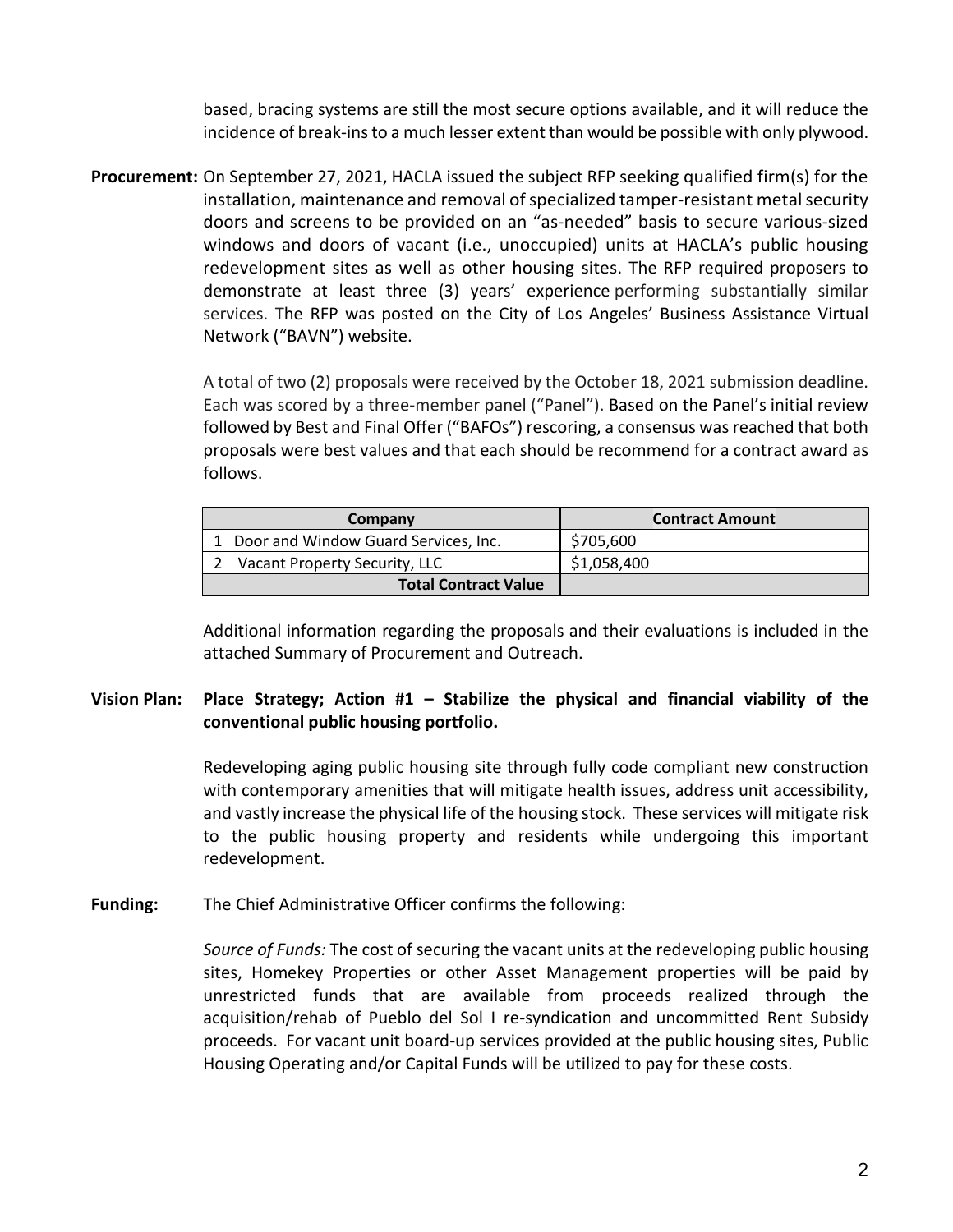*Budget and Program Impact:* The costs are anticipated in the FY2021 Development Services budgets and will be included in HACLA's Annual Budgets for Development Services, Housing Services and Asset Management on an as needed basis.

### **Environmental Review:**

- CEQA: The proposed board-up services are categorically exempt from CEQA review under Title 14 of the California Code of Regulations, section 15301 (Class 1) because they consist of the minor alteration of existing public or private structures or facilities involving negligible or no expansion of an existing or former use. They are intended to improve health and safety. The proposed board-up services are also categorically exempt under Title 14 of the California Code of Regulations, section 15303 (Class 3) because they consist of the construction and location of limited numbers of new, small facilities or structures or installation of small new facilities in small structures where only minor modifications are made to the exterior of the structure.
- *NEPA*: Pursuant to 24 CFR Part 58, the City of Los Angeles, through its Housing Department ("LAHD"), serves as the entity responsible for compliance with the National Environmental Policy Act. HACLA believes that the proposed board-up services are categorically excluded from NEPA review under 24 CFR 58.35 as they relate to minor health and safety improvements to existing facilities that will be retained for the same use without change in size or capacity.
- **Section 3:** Vacant Property Security, LLC and Door and Window Guard Services, LLC have both submitted Economic Opportunity Plans in conformity with HACLA's Section 3 Policy and Compliance Plan requirements. Each vendor has committed to hiring one to two Section 3 workers. Additional hiring may be possible as these are as-needed services at various sites, and such hiring will be coordinated with the Section 3 Administrator.

#### **Attachments:**

- **1.** Resolution
- **2.** Summary of Procurement and Outreach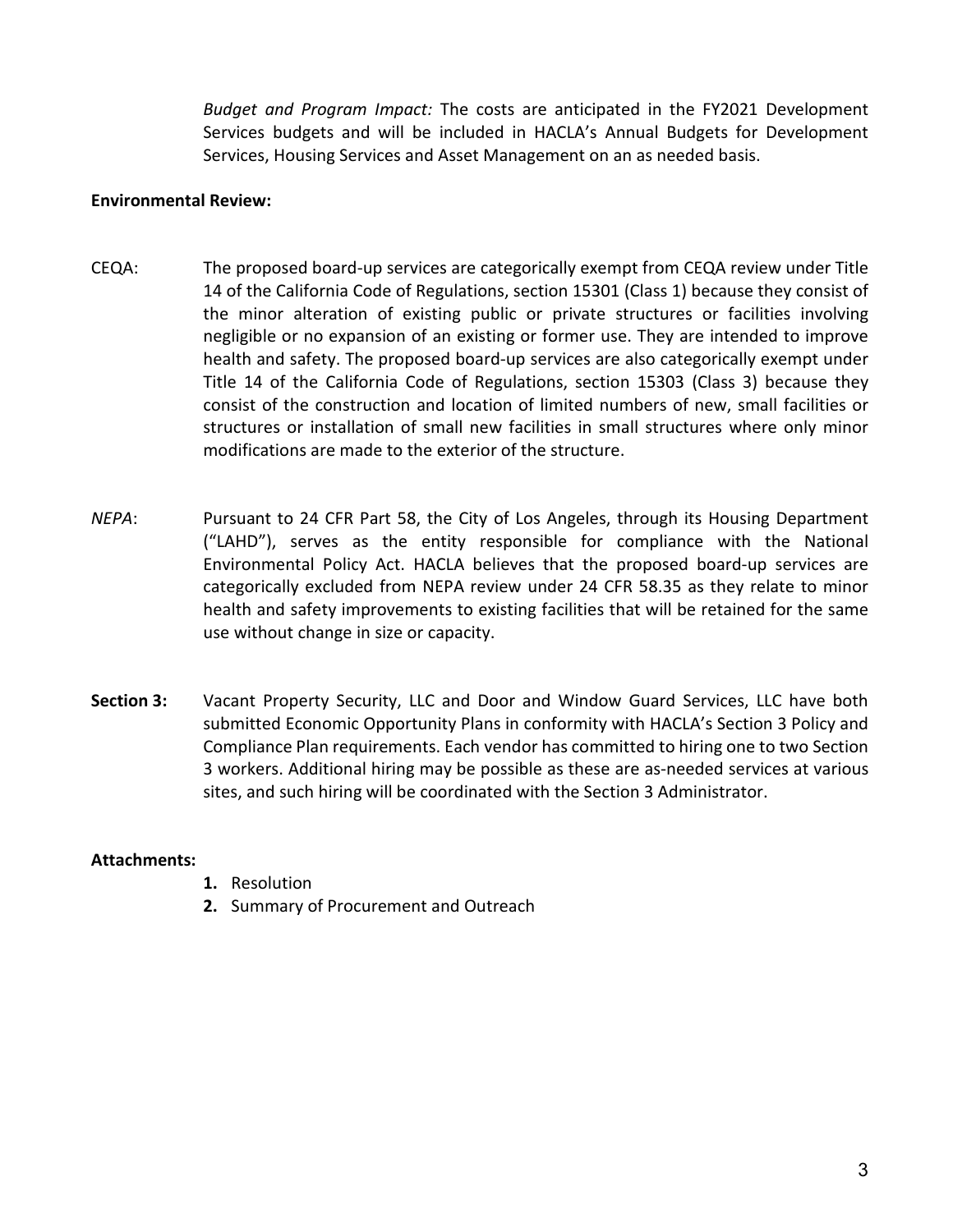| <b>RESOLUTION NO.</b> |  |  |
|-----------------------|--|--|
|                       |  |  |

**RESOLUTION AUTHORIZING THE PRESIDENT AND CEO, OR DESIGNEE, TO EXECUTE TWO CONTRACTS FOR AS-NEEDED VACANT UNIT SECURITY BOARD-UP SERVICES PURSUANT TO AWARDS UNDER RFP HA-2021-156, EACH FOR AN INITIAL ONE-YEAR TERM WITH FOUR ONE-YEAR OPTIONS TO EXTEND, FOR A TOTAL COMBINED CONTRACTING AMOUNT NOT-TO-EXCEED \$1,764,000**

**WHEREAS**, the Housing Authority of the City of Los Angeles ("HACLA") requires as-needed vacant unit security board-up services for vacant public housing units at public housing sites under redevelopment as well as in its general portfolio;

**WHEREAS**, HACLA has determined that the most effective and feasible manner of obtaining qualified security board-up services is by contracting for such services;

**WHEREAS**, on September 27, 2021, HACLA issued Request for Proposal HA-2021-156 (the "RFP"), seeking qualified contractors for the installation, maintenance and removal of specialized tamper-resistant metal security doors and screens to be provided on an "as-needed" basis to secure various-sized windows and doors of vacant housing units (the "Services");

**WHEREAS**, two proposals were received by the October 18, 2021 submission deadline and evaluated by a panel with subject matter expertise using the criteria stated in the RFP;

**WHEREAS**, as detailed in the Report of the President and CEO of the same date herewith, it was determined that both Door and Window Guard Systems, Inc. and Vacant Property and Security, LLC were responsive to the RFP and represent best values to HACLA; and

**WHEREAS**, HACLA desires to award and enter into contracts with Door and Window Guard Systems, Inc. and Vacant Property and Security, LLC to provide the Services, each for an initial one-year term with four (4) one-year options to extend.

**NOW, THEREFORE, BE IT RESOLVED** that the Board of Commissioners hereby authorizes the President and CEO, or designee, to execute contracts with Door and Window Guard Systems, Inc. and Vacant Property Security, LLC, for a total combined not-to exceed amount of \$1,764,000 and an initial one-year term with four (4) one-year options to extend, to perform as-needed vacant unit security board-up services, pursuant to awards under RFP No. HA-2021-156.

**BE IT FURTHER RESOLVED** that this Resolution shall take effect immediately.

APPROVED AS TO FORM HOUSING AUTHORITY OF THE CITY OF LOS ANGELES

By: \_\_\_\_\_\_\_\_\_\_\_\_\_\_\_\_\_\_\_\_\_\_\_\_\_\_ By: \_\_\_\_\_\_\_\_\_\_\_\_\_\_\_\_\_\_\_\_\_\_\_\_\_\_\_

James Johnson, General Counsel Conserved Cielo Castro, Chairperson

DATE ADOPTED: \_\_\_\_\_\_\_\_\_\_\_\_\_\_\_\_\_\_\_\_\_\_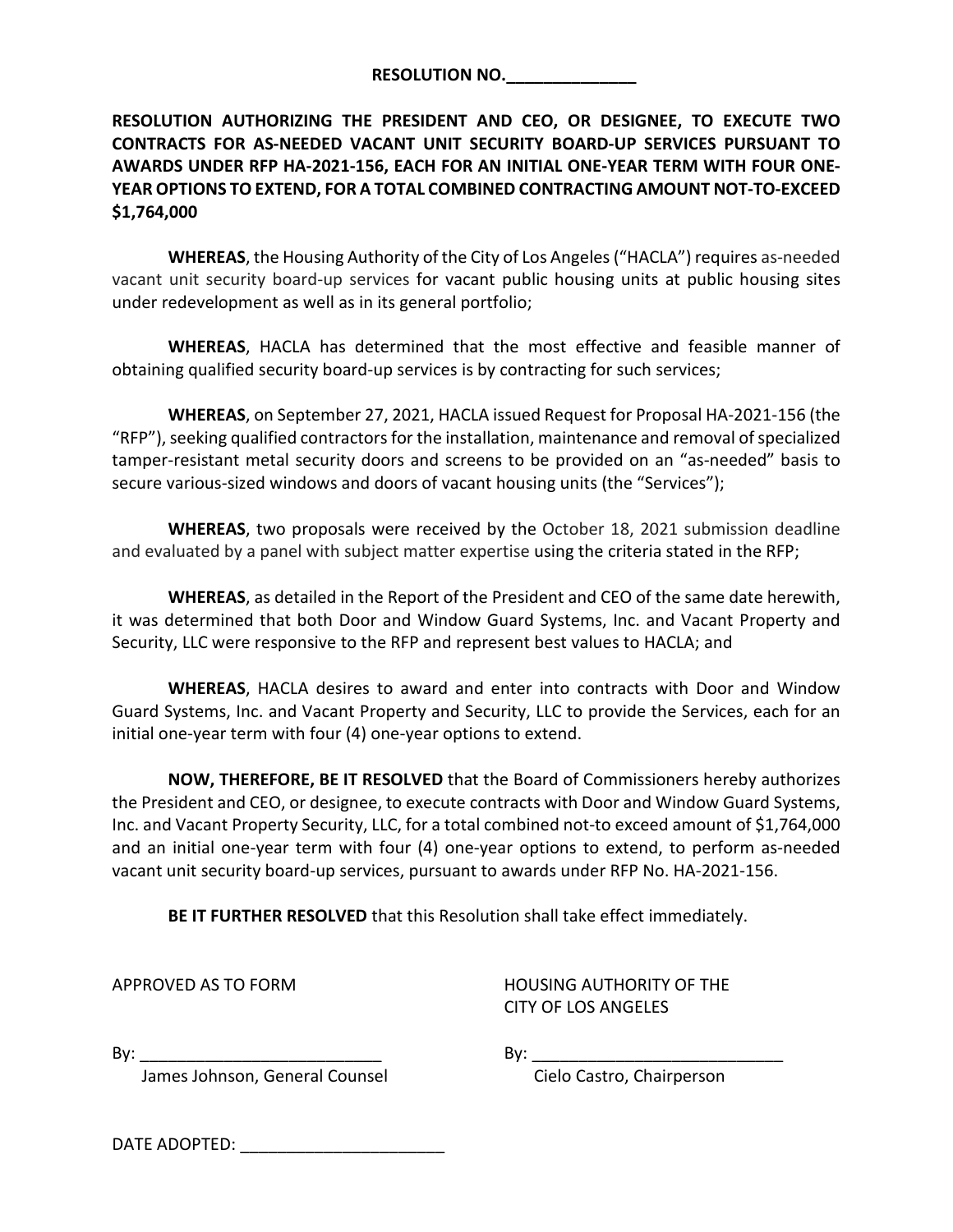## **Summary of Procurement and Outreach**

## **RFP No. HA-2021-156 As-Needed Vacant Unit Security Board-Up Services**

## **A. Funding Source**

 $\boxtimes$  Federal  $\Box$  Non-Federal  $\Box$  Mixed Funding

#### **B. Advertisement; Minority/Women Outreach**

On September 27, 2021, the Contracts and Procurement Unit/General Services advertised Request for Proposal HA-2021-156 (the "RFP") on the City of Los Angeles' Business Assistance Virtual Network ("BAVN") website seeking qualified firm(s) for the installation, maintenance and removal of specialized tamper-resistant metal security doors and screens to be provided on an "as-needed" basis to secure various-sized windows and doors of vacant (i.e., unoccupied) units at HACLA's public housing sites. The RFP required proposers to demonstrate at least three (3) years' experience performing substantially similar services. Proposals were due by October 18, 2021, for a total advertisement period of twenty-five (25) days. A total of forty-seven (47) vendors viewed the RFP on the BAVN website.

In support of HACLA's policy to contract with Minority-Owned Business Enterprises ("MBEs"), Women-Owned Business Enterprises ("WBEs") and Labor Surplus Area ("LSAs") businesses for the delivery of goods and services to the extent possible, notice of the RFP was provided to the businesses identified on HACLA's List of Recognized MBE's/WBE's, listed below, and to the local office of the U.S. Small Business Administration ("SBA") for their further dissemination.

#### **C. No Job Walk or Pre-Proposal Conference**

Staff did not conduct a job walk or pre-proposal conference for this procurement.

#### **D. Addenda**

Staff issued two addenda for this solicitation in response to questions received prior to the October 4, 2021 deadline for the submission of questions. Both were posted on BAVN.

| Addendum No.   | <b>Issued Date</b> |
|----------------|--------------------|
| Addendum No. 1 | October 7, 2021    |
| Addendum No. 2 | October 12, 2021   |

#### **E. Proposals Received and Opened**

The following two (2) proposals were received by the proposal submittal deadline of October 18, 2021: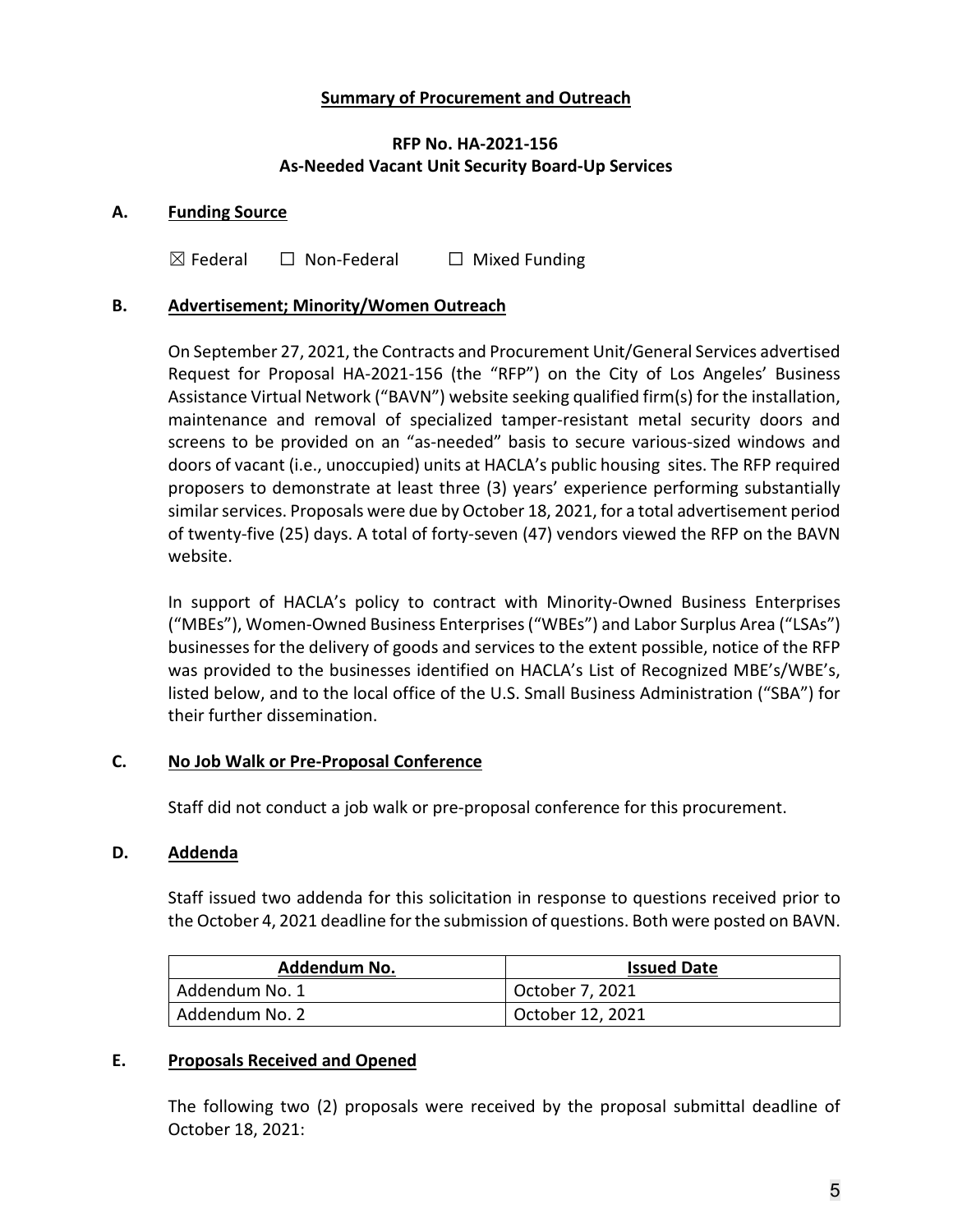| Company                                |  |
|----------------------------------------|--|
| 1. Door and Window Guard Systems, Inc. |  |
| 2. Vacant Property Security, LLC       |  |

## **F. Panel Review**

The Evaluation Panel ("Panel") was comprised of three (3) subject matter experts. The Panel met on October 21, 2021, resulting in the following initial scoring. The Panel determined that interviews were not necessary.

# **Pre-BAFO Evaluation Scores**

| Company                             | <b>Score</b> |
|-------------------------------------|--------------|
| Vacant Property Security, LLC       | 92.83        |
| Door and Window Guard Systems, Inc. | 87.33        |

# **G. Best and Final Offers**

On October 22, 2021, HACLA requested a Best and Final Offer ("BAFO") from the two (2) proposers, in an effort to provide them a final opportunity to: (i) propose their best and final pricing and/or cost structures(s); and (ii) provide any other improvements to their proposals including those related to qualifications and staffing. In response to the BAFO requests, both proposers reduced their pricing. As required by the RFP, both proposers submitted window screen samples, which the Panel accepted as conforming to requirements. The Panel re-scored both proposals based on the BAFOs and screen samples, which resulted in the following final consensus scoring:

## **Post-BAFO Evaluation Scores**

| Company                             | <b>Score</b> |
|-------------------------------------|--------------|
| Vacant Property Security, LLC       | 98.17        |
| Door and Window Guard Systems, Inc. | 90.00        |

The above scores reflect the consensus rating, confirmed by the Contract Administrator.

# **H. Workforce Profile**

Vacant Property Security, LLC and Door and Window Guard Systems, Inc. submitted a Workforce Profile that revealed the following workforce composition: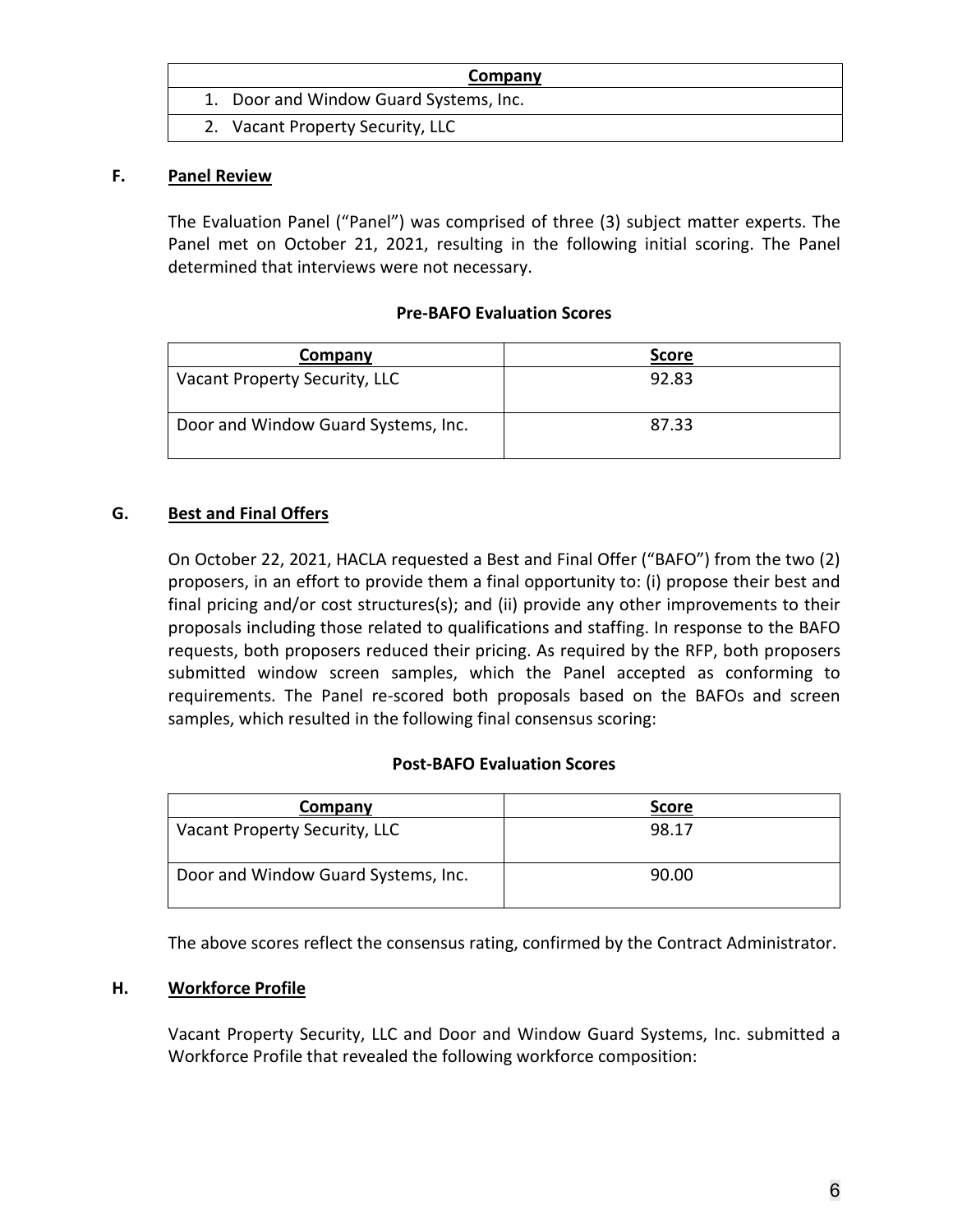| Company                             | <b>Employees</b>                                         |
|-------------------------------------|----------------------------------------------------------|
| Vacant Property Security, LLC       | Total:<br>36<br>26 minorities = 72%<br>$3$ women = $8\%$ |
| Door and Window Guard Systems, Inc. | Total:<br>33<br>24 minorities = 73%<br>$4$ women = 12%   |

#### **I. Recommendation for Award**

Staff has determined that Vacant Property Security, LLC and Door and Window Guard Systems, Inc. were responsive to the RFP and represent best values to HACLA.

Staff is therefore requesting that the Board of Commissioners authorize contracts with both Vacant Property Security, LLC and Door and Window Guard Systems, Inc., for a combined amount not to exceed \$1,764,000. The total recommended contract award is comprised of the following sums:

| Company                             | <b>Contract Amount</b> |
|-------------------------------------|------------------------|
| Vacant Property Security, LLC       | \$1,058,400            |
| Door and Window Guard Systems, Inc. | \$705,600              |

Both proposers were notified of the contract award recommendations and the date of the Board of Commissioners meeting where award of the contracts will be considered.